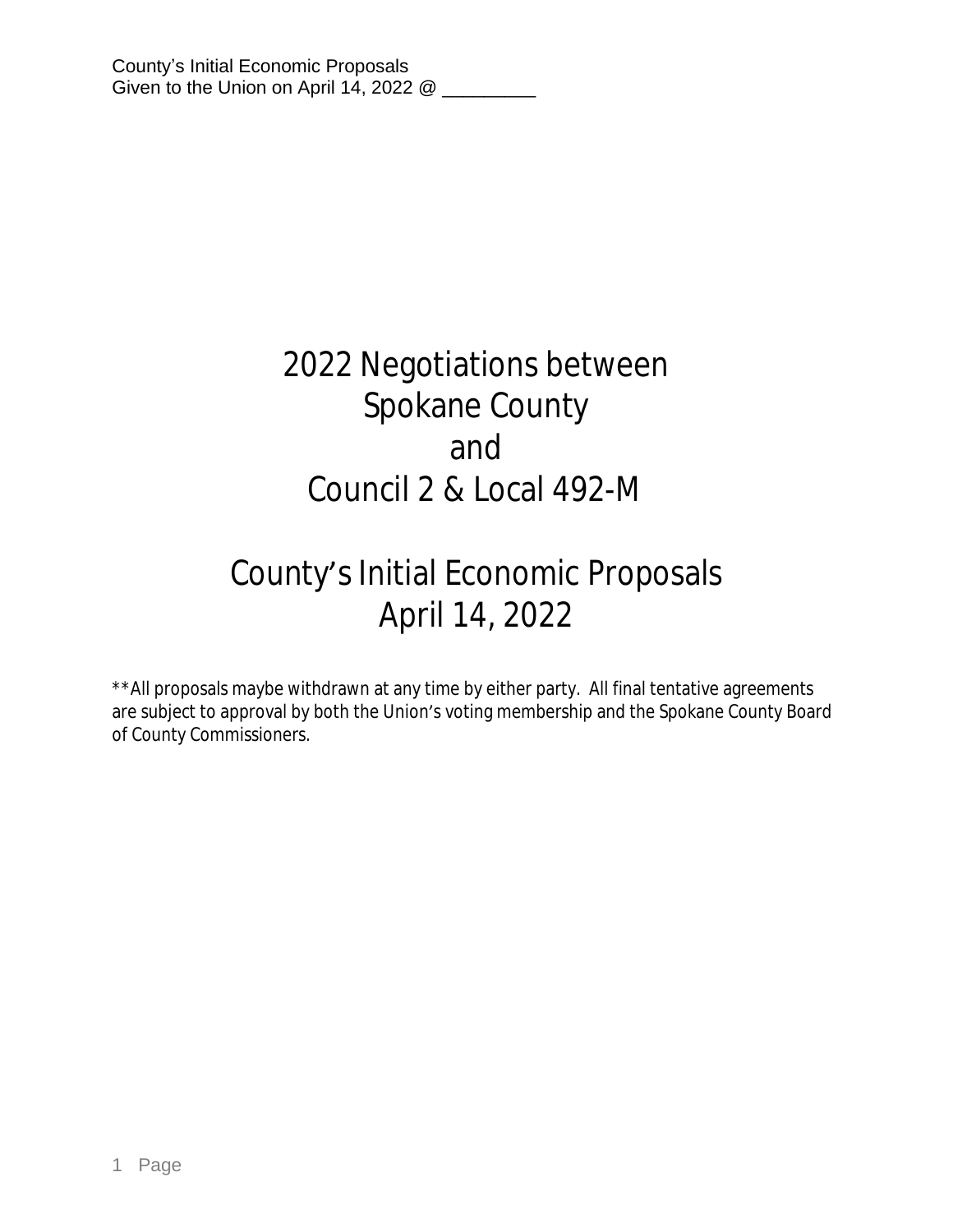# **ARTICLE 8** – **HOLIDAYS**

**8.1 List:** The following days shall be recognized and observed as paid holidays:

| New Year's Day                      | (January 1st)                  |
|-------------------------------------|--------------------------------|
| Martin Luther King Jr.'s. Birthday  | (3rd Monday in January)        |
| President's Day                     | (3rd Monday in February)       |
| <b>Memorial Day</b>                 | (Last Monday in May)           |
| Juneteenth                          | (June $19th$ )                 |
| Independence Day                    | (4th of July)                  |
| Labor Day                           | (1st Monday in September)      |
| Veteran's Day                       | (November 11)                  |
| Thanksgiving Day                    | (4th Thursday in November)     |
| Day after Thanksgiving              | (4th Friday in November Friday |
| immediately following Thanksgiving) |                                |
| Christmas Day                       | (December 25)                  |
| One (1) Floating Holiday            |                                |

Employees shall observe a holiday on the day it occurs. If an employee works on any of the holidays listed above, he/she shall be paid in accordance with Article 8.4.

**8.2** Any other day so designated as a one (1) time holiday by the Governor of the State of Washington or the President of the United States shall be recognized and observed as a one (1) time event. If nurse **an employee(s)** must work on a one-time holiday, they will receive the holiday pay at straight time plus paid time off at a later date for all hours actually worked on the one-time, non-recurring holiday no premium rate is earned and the one-time holiday becomes a floater to be used at a later date. Should an additional perpetual, **federal,** holiday be declared, the parties, agree to meet and negotiate the impact of the holiday on the bargaining unit If an employ is requested to work on the one-time, non-recurring holiday, they will receive the holiday pay plus paid time off at a later date for all hours actually worked on the one-time, nonrecurring holiday.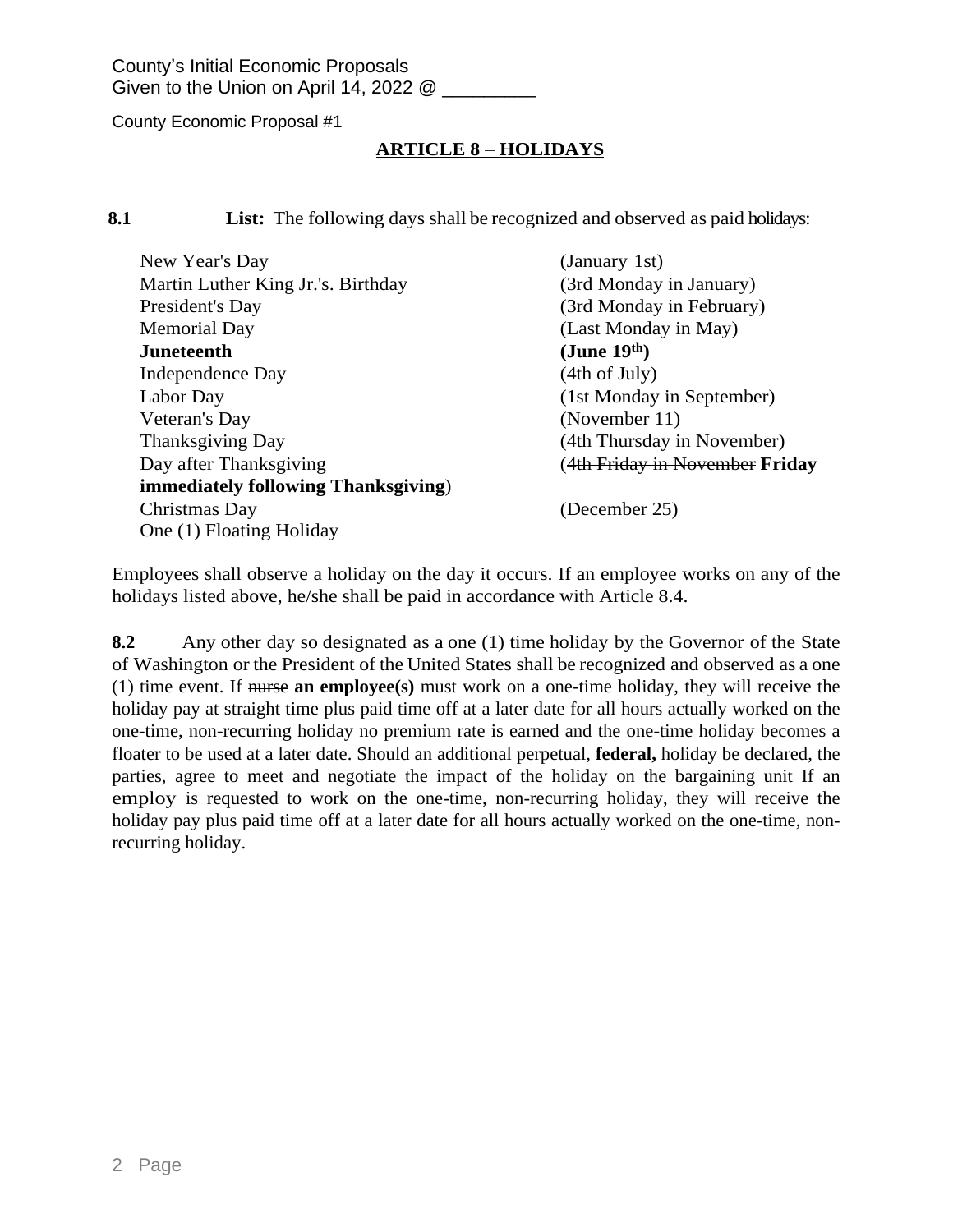# **ARTICLE 11 - INSURANCE BENEFITS**

**11.1** Medical - The Employer agrees to provide two (2) medical plans; Preferred Provider-Plan (PPO) and a Health Maintenance Organization (HMO). **The Employer agrees to provide at least two (2) medical plans of which there will be a minimum of one Preferred Provider Plans (PPO) plan and a Health Maintenance Organization (HMO) plan.**

The Employees' monthly premium share towards the PPO or HMO medical, dental and vision plan will be based on the following percentages of the total cost of the coverage:

| 5%   |
|------|
| 10%  |
| 10%  |
| 10\% |
|      |

Employee's monthly premium sharing costs will be set up to be paid with pre-tax dollars and the employee's monthly premium will be split over the two pay periods in the month.

**The employer agrees that for the term of this agreement, the out-of-pocket maximums for the PPO & HMO plans will be as follows:**

- **• HMO \$1,000 Individual/\$3,000 Family**
- **• PPO \$2,000 Individual/\$6,000 – Family**

For clarification purposes the premium share includes the Delta Dental of Washington PPO plan or Willamette Dental.

No provision for retiree medical plan.

No double coverage for employees of Spokane County.

The major elements of the medical plans shall be as follows:

| (HMO) Kaiser Permanente Plan | *(PPO) Self-Insured Plan   |
|------------------------------|----------------------------|
|                              |                            |
| \$200 Deductible             | \$500 Deductible           |
|                              |                            |
| 90% Coinsurance              | 80/60% Coinsurance         |
|                              |                            |
| \$30 Office Visit Co-pay     | \$30 Office Visits Co-pay  |
|                              |                            |
| \$1,000 Coinsurance max +    | $$2,000$ Coinsurance max + |
| <b>Deductible</b>            | <b>Deductible</b>          |
|                              |                            |
| \$15/\$30/\$50 RX Retail     | \$15/\$30/\$50 RX Retail   |
| $2 \times RX$ Mail Order     | 2.5 x RX Mail Order        |
|                              |                            |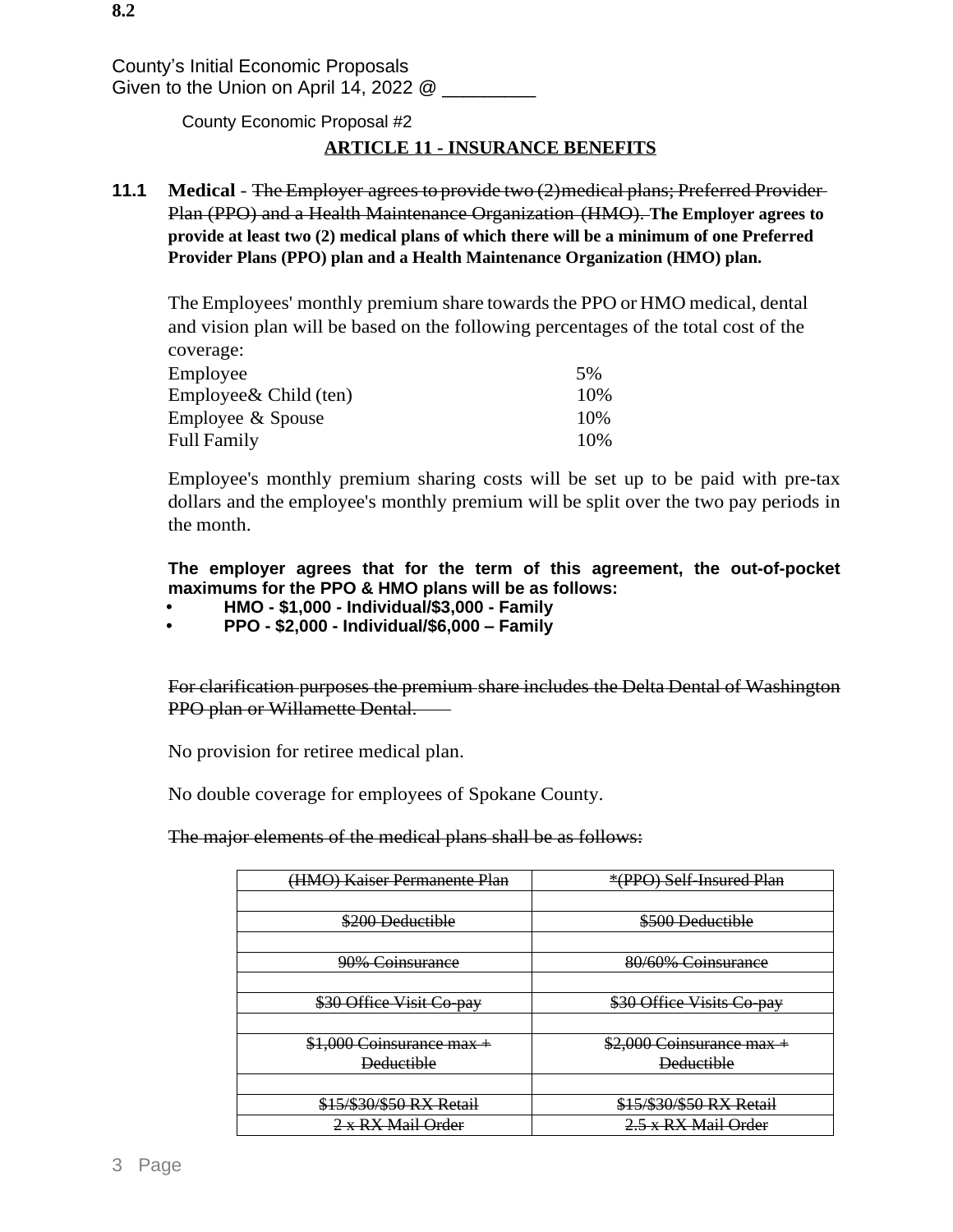| <b>Mandatory Generics</b>                 | <b>Mandatory Generics</b>                             |
|-------------------------------------------|-------------------------------------------------------|
| $^{\circ}$ nov<br><del>siju lin Cu-</del> | <del>5150 ER Co-pav</del><br>$^{\prime}$ $\alpha$ now |
|                                           |                                                       |
| \$150 Vision Hardware                     | Covered in Full Up to \$300                           |
| Every 24 months                           | Calendar Year Maximum                                 |

# **11.2 Dental**

- **11.2.1** The Employer agrees to provide two (2) dental plans; Preferred Provider Plan (PPO), Delta Dental of Washington (DOW - PPO) and the Dental Maintenance Organization (OMO), Willamette Dental. **The Employer agrees to provide at least two (2) dental plans of which there will be a minimum of one Preferred Provider Plans (PPO) plan and a Dental Maintenance Organization (HMO) plan.**
- **11.2.2** In the event that the premium selected by the employee for the employee and dependents, if any, is less than the Employer's maximum contribution, the difference shall remain in the designated self-insured dental fund.
- **11.2.3** The Employer further agreesthat the level of coverage provided by the Spokane County Self Insured Preferred Provider Plan shall not be reduced during the term of this agreement even in the event that the carrier of said coverage is changed. The parties agree to meet during the term of this agreement regarding benefits changes, introduction of alternate medical plans and any item that will assist both the County and the Union to consider cost containment issues. Any modifications to the medical benefits during the term cdthis agreement shall be by mutual agreement only.

# **11.3 Eligibility:**

**11.3.1** No double coverage (applies to Medical and Dental) which means:

- Regarding Medical: Each employee and spouse will remain on their own medical plan and dependents, if any, will be enrolled on the parent's plan whose birthday falls first in the year unless otherwise notified.
- Regarding Dental: If both employee and spouse select the same dental plan, the employee, spouse and all dependents, if any, will be enrolled on the employee's plan whose birthday falls first in the year unless otherwise notified. If married employees each select a different plan, then the employee and spouse will remain on their own dental plan and dependents, if any, will be enrolled on the employee's plan whose birthday falls first in the year unless otherwise notified.
- **11.3.2** All new employees shall be eligible for medical, vision and dental benefits on the first day of the following month if their first day of employment is on or before the  $15^{th}$  day of the month, or on the first day of the following month if their first day of employment is the 16<sup>th</sup> day of the month or thereafter. For example, if the new employees first day of employment lands between April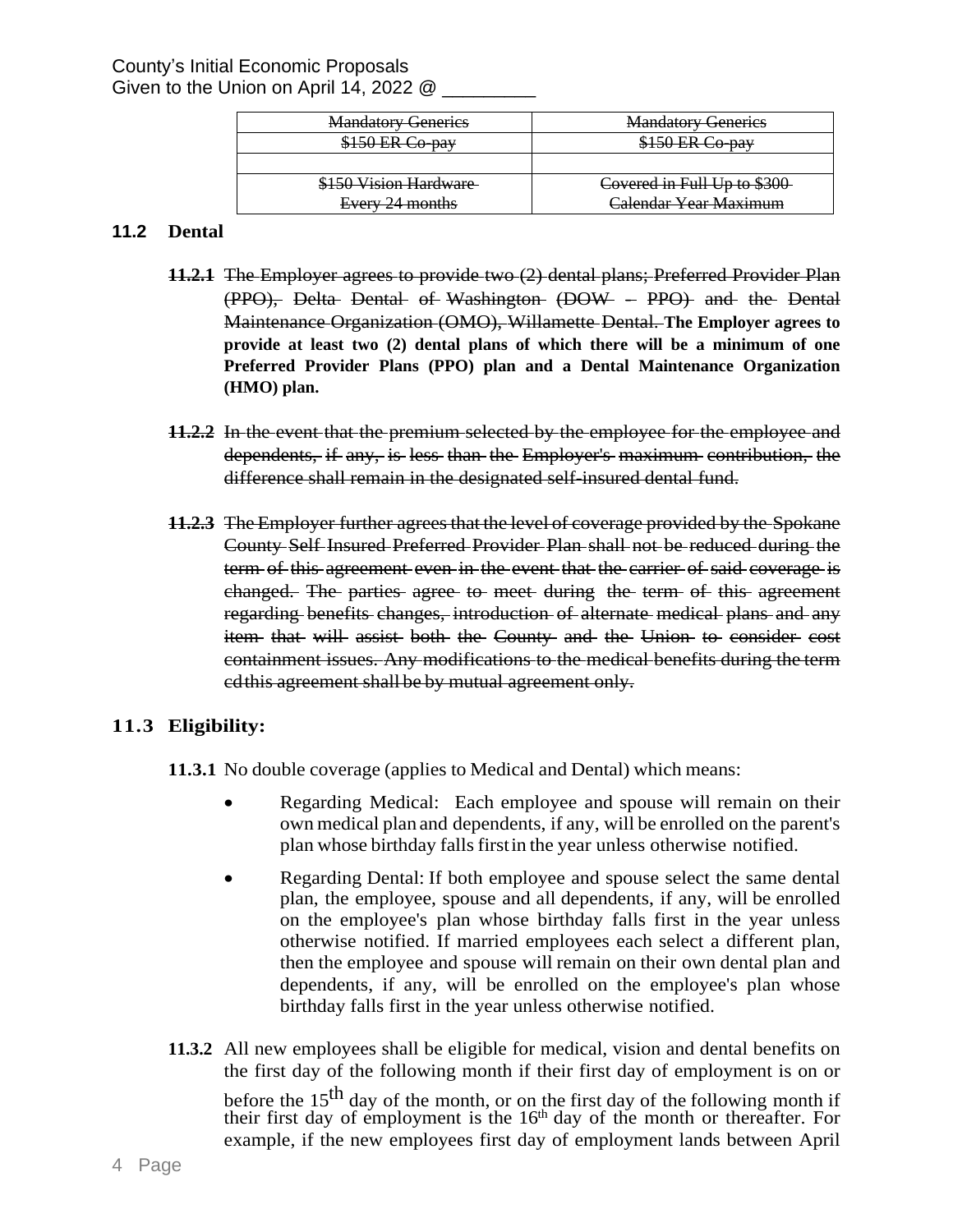1st through the 15th, their medical, vision and dental coverage would start May 1<sup>st</sup>. On the other hand, if the new employee's first day of employment lands between April 16th through 30th, their medical, vision and dental would start June 1st.

- **11.3.3** Employees separating from service between the 1st and 15th of the month shall retain their coverage through the end of the month. Those employees separating between the 16th and the end of the month shall retain their coverage through the end of the following month.
- **11.4 Life Insurance:** Effective April 1, 2018, The Employer agrees to provide and pay the full premiums for a \$25,000 Employee Life Insurance Policy. Supplemental life insurance is available at the employee's option and eligibility. The expense of the supplemental insurance is tt1at of the employee.
- **11.5 Insurance Extension:** Any employee eligible forsick leave and annual leave benefits, who is unable to resume the duties of his/ her employment by the County because of proven illness or injury, shall, for a period of six (6) months after exhaustion of said leave and annual leave benefits, continue to be provided the County contribution toward group insurance benefits.
- **11.6 Affordable Care Act Taxes** The Parties agree to avoid health care benefits from being taxed (Cadillac Tax), assessed a fee or penalized by any State or Federal mandate regarding health care plans. The Parties agree that if the health care plans are projected by a third-party consultant (insurance brokers), to be subjected to the Cadillac Tax, the County has the option of unilaterally eliminating the Flexible Spending Account (FSA) or unbundling Vision from the health care plans as measures to avoid the Cadillac Tax fees or penalties.

If the Parties health care plans are projected, by a third-party consultant (insurance brokers), to be subjected to the Cadillac Tax. fees or penalties and plan design changes are necessary to avoid the Cadillac Tax, fees or penalties, Article 11.1 Medical/Dental will automatically open for negotiations.

A Health Care Committee (one member from each local) will negotiate changes to the health care plans to avoid any assessment (tax, fee or penalty) between June - August of the year prior to the assessment being imposed.

# **11.7 Termination of Benefits**

Members who divorce their spouse or terminate Domestic Partnership must notify the employer within thirty (30) calendar days of the date of the divorce/termination or may be subject to discipline under the terms of their respective CBAs.

**11.8 Paid Family & Medical Leave: Employees covered under this agreement will pay the appropriate portion of the premium for coverage under this leave act. The premium is 0.6% of gross monthly wages with approximately 73% paid by the**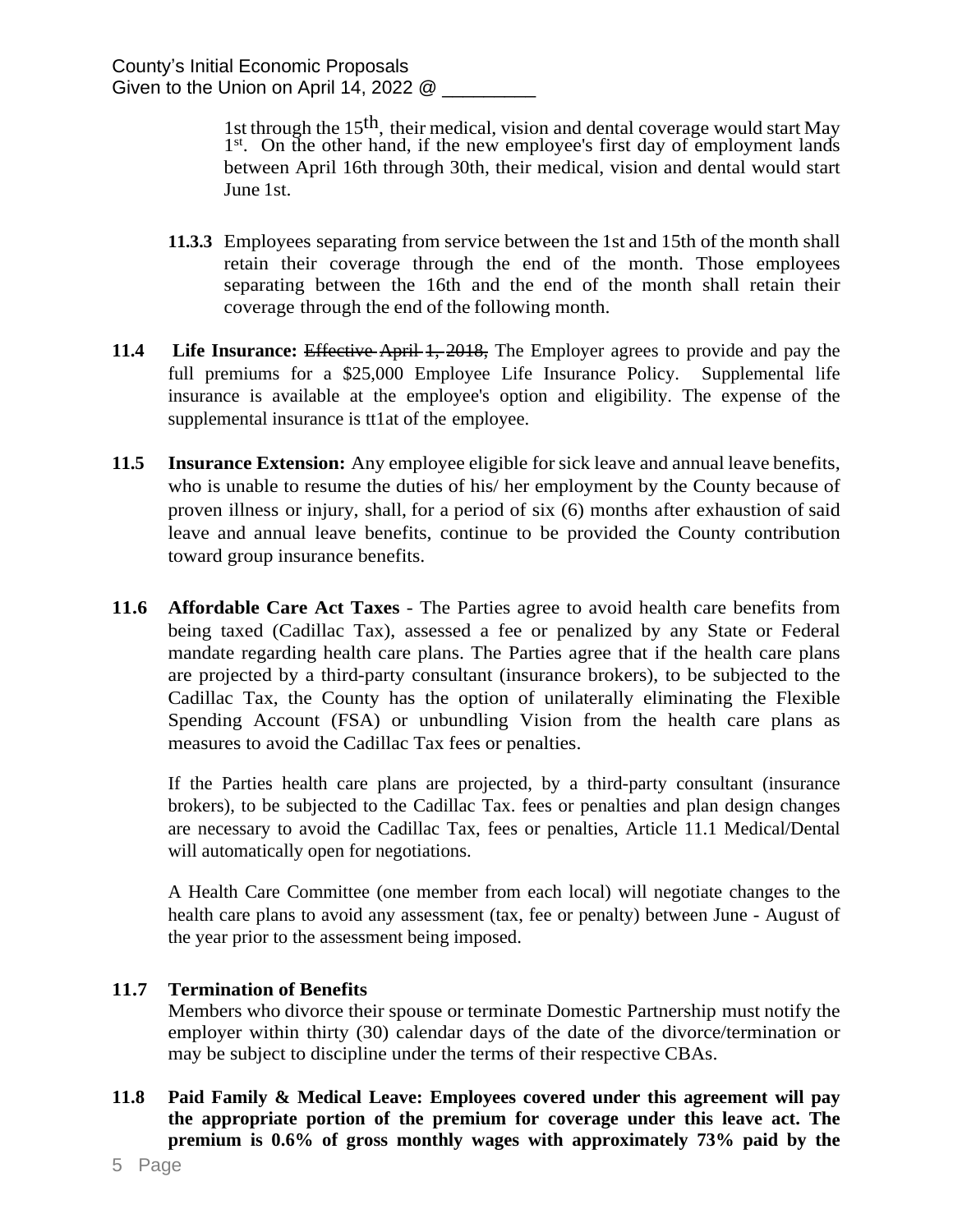County's Initial Economic Proposals Given to the Union on April 14, 2022 @ \_\_\_\_\_\_\_\_\_

> **employee and 27% paid by the employer** (**this rate is determined and subject to change by the State**)**.**

**11.9 WA CARES Fund – Long Term Care (LTC) Coverage: Beginning July 1, 2023, Spokane County is required to deduct a new employee paid premium of \$0.58 per \$100 of earnings (this rate is determined and subject to change by the State) to fund the Long Term Securities and Support Trust act through the WA CARES fund. Employees were offered an opt-out of the program by providing verification of an approved long-term care policy and/or they meet one of the program exemptions. Employees must provide their exemption letter to the Human Resources department to be excluded from paying this premium. New employees/bargaining unit members are required to provide an exemption letter to Human Resources to opt out of this LTC program.**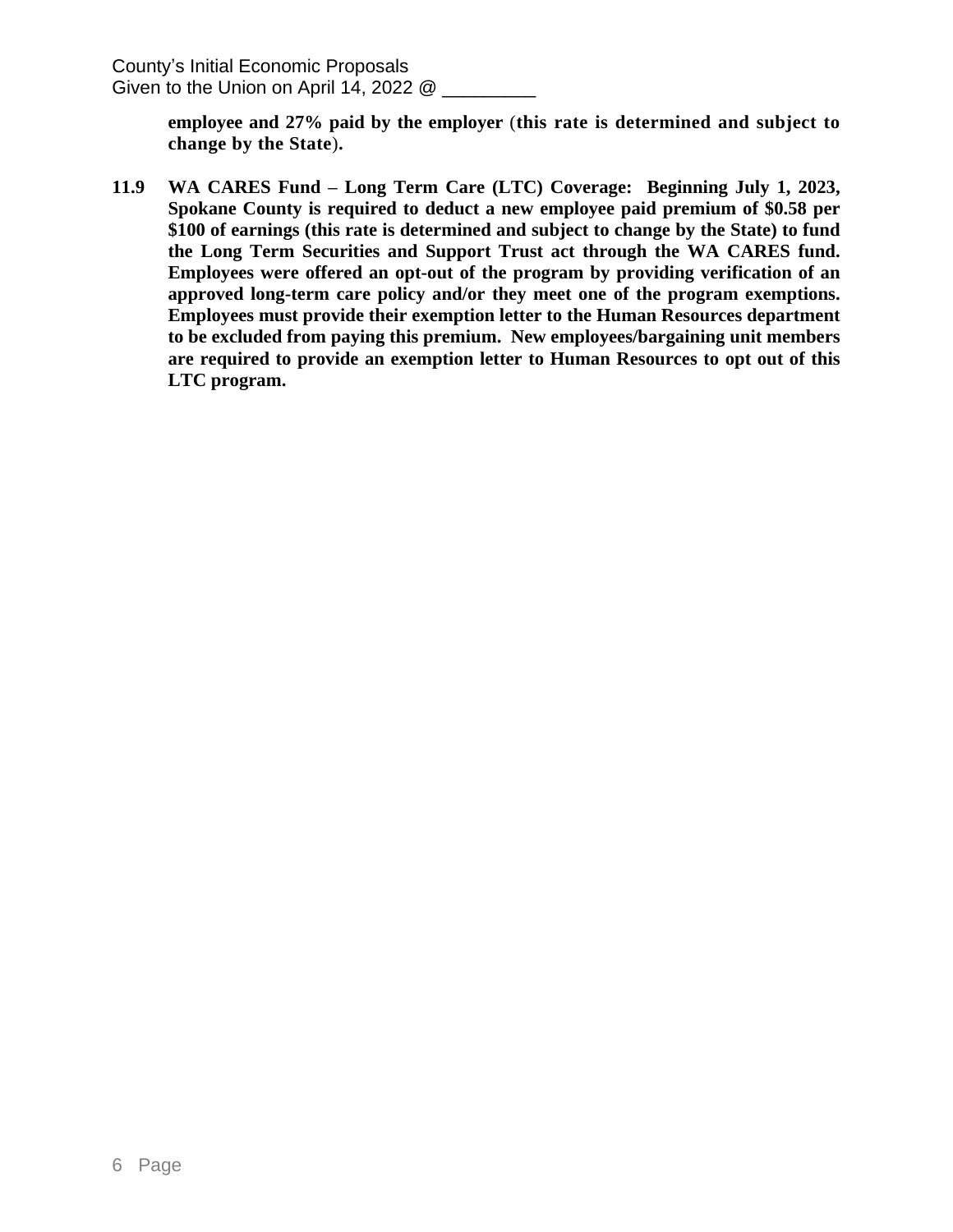## **ARTICLE 15-WAGES**

- **15.1** Employees will be compensated pursuant to Attachment "A" based on their existing step and will maintain existing step date.
- **15.2** For 2018, a 2.0% wage adjustment will be effective January 1, 2018. For 2019, a 2.0% wage adjustment will be effective January 1, 2019. For 2020, a 2.0% wage adjustment will be effective January 1, 2020.
	- **Effective the first full pay period following ratification and the Board of County Commissioners approving the agreement, all employees will be placed on the new wage scale for their classification at the step closest to their current base hourly rate, without taking a pay decrease. In addition, all scales will increase by two (2.00%) percent on the same date.**
	- **Effective either January 1, 2023 or the first full pay period following January 1, 2023 (if normal pay has been implemented), the wage scales will be increased by 2.00%.**
	- **Effective either January 1, 2024 or the first full pay period following January 1, 2024 (if normal pay has been implemented), the wage scales will be increased by 2.00%.**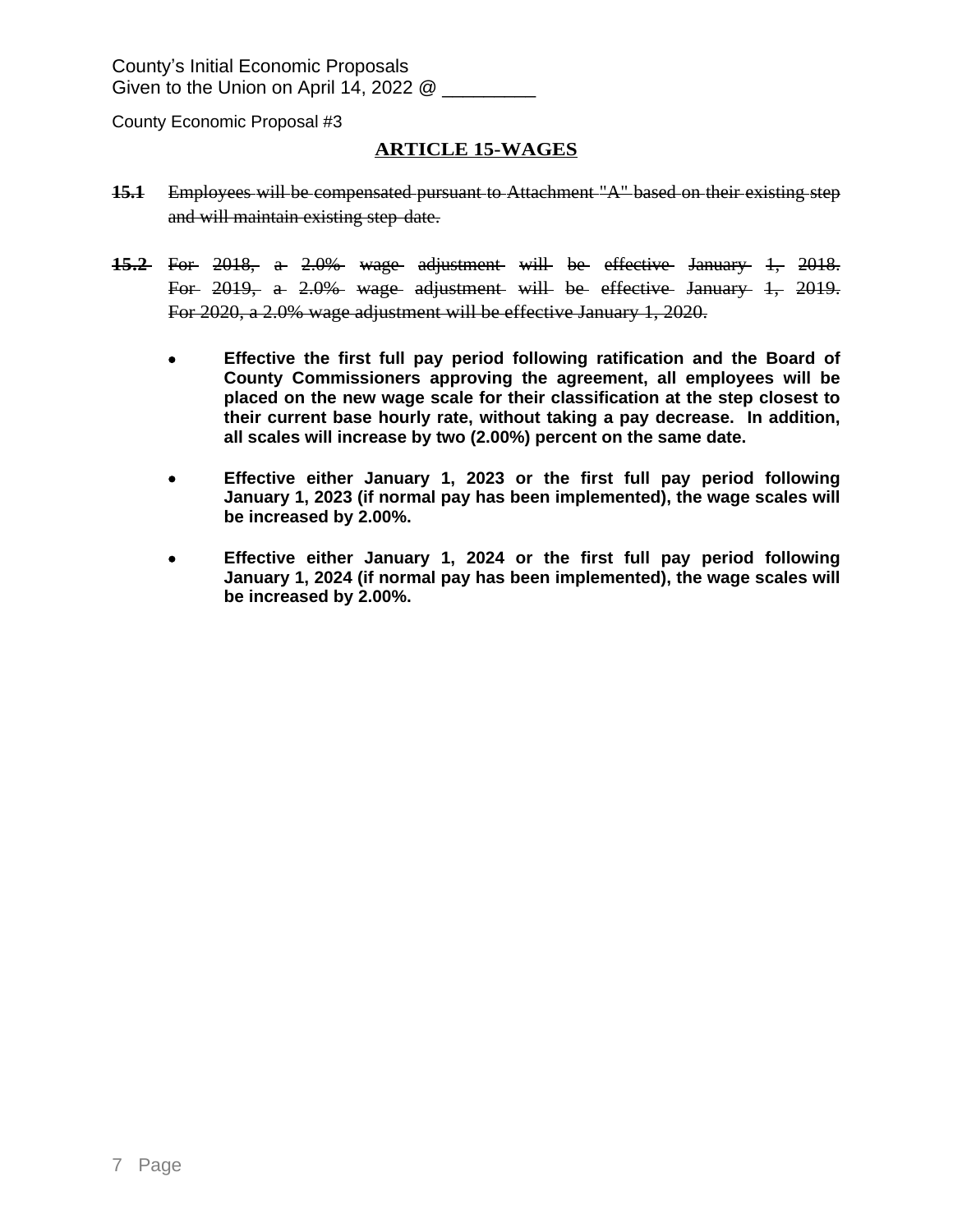County's Initial Economic Proposals Given to the Union on April 14, 2022 @ \_\_\_\_\_\_\_\_\_

County Economic Proposal #3

# **ARTICLE 15-ADVANCED STEP**

**15.3 Regarding new hires:** Management has the discretion to place a new hire at the appropriate step in the pay grade relevant to education and experience regardless of existing members' salary. Upon review of the applicant's file by the **Senior** Human Resources Director **or their designee**, that decision on which salary step to place the applicant will be final and binding and not subject to the grievance process. All current **492N-MH members** who have not received and advance step placement at time of hire will receive a review of current step placement as related to work experience and educational level with advanced step placement occurring as need identifies. Review by management/HR and step placement no more than ninety (90) days after ratification. Binding and not negotiable.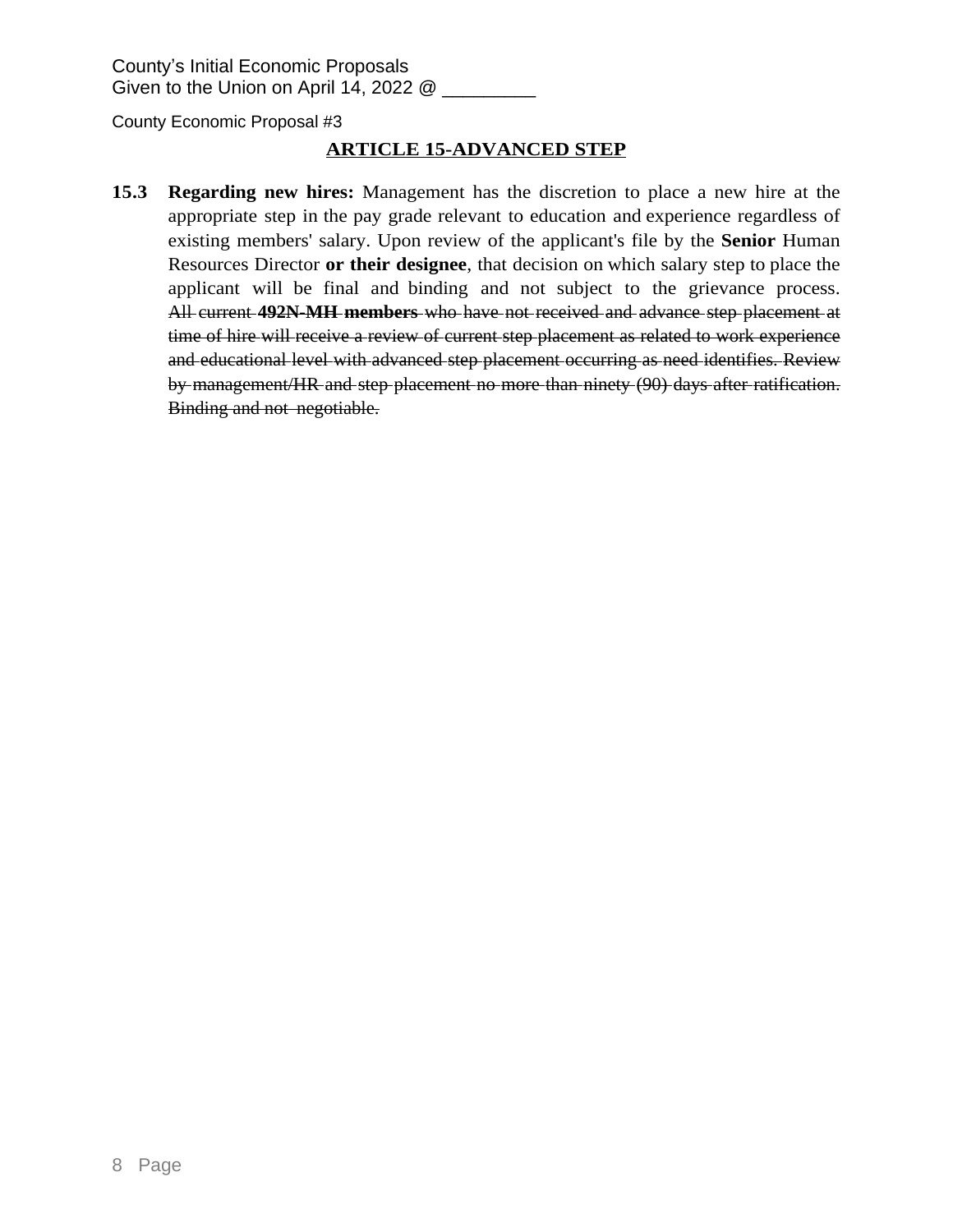# **ARTICLE 15-OVERTIME**

### **15.4 Overtime:**

Definition: Overtime means time spent in the performance of work ordered by the County in excess of the hours regularly worked in the workday or workweek.

#### **15.7.1**

l overtime worked must be authorized and approved by the Mental Health Manager or designee.

#### **15.7.2**

l work performed in excess of the regularly scheduled workday will be paid at time and one half  $(1\frac{1}{2})$ .

#### **15.7.3**

half  $(\frac{1}{2})$  shift before or after their regularly scheduled work shift and no more than twice in a workweek, except in an emergency.

#### **15.7.4**

Management's discretion, in accordance with work requirements, emergencies or unusual situations, additional shifts involving different hours may be created.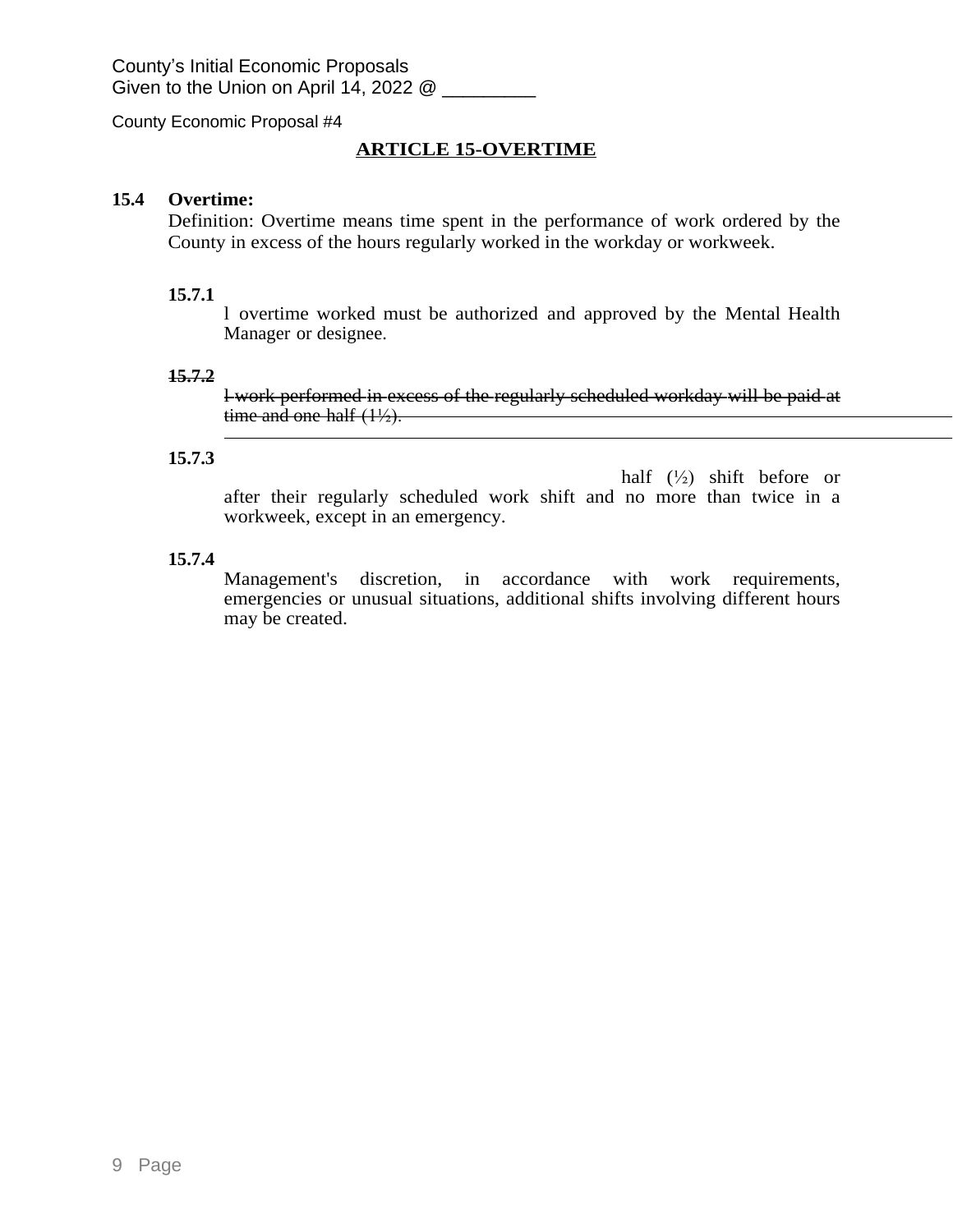County's Initial Economic Proposals Given to the Union on April 14, 2022  $@$ 

County Economic Proposal #5

#### **ARTICLE 15-COMPENSATORY TIME**

- 15.8 Comp Time
	- **15.8.1 Upon mutual agreement between the employee & the employee's Elected Official/Department Head or designee, overtime work may be compensated by compensatory time off at time and one half (1 and ½). Compensatory time off shall be used within twelve (12) months of the time it was earned. If compensatory time off has not been taken with twelve (12) months, it shall be paid at the employee's current hourly rate of pay.**
	- **15.8.2 Once an employee has accrued at least fifteen (15) minutes of compensatory time, they may use their accrued compensatory time at a time(s) that are mutually agreeable between the employer and the employee. Comp time must be used in at least fifteen (15) minute increments Failure on the part of the employer and the employee to agree on when the compensatory time may be taken shall not be grievable.**
	- **15.8.3 No employee shall have more than eighty (80) hours of accrued compensatory time at any given time. Once an employee has eighty (80) hours of compensatory time accrued, they will no longer be able to accrue any additional compensatory time until they have less than eighty (80) hours of accrued time.**
	- **15.8.4 All accrued compensatory time shall be paid out at the employee's hourly rate of pay at the time of separation.**
	- **15.8.1** When mutually agreed to by both the employees and the County, overtime may be compensated by compensatory time off. Such compensatory time off shall be earned at the rate of time and one-half  $(1/2)$ . Compensatory time off may be taken by eligible employees with the prior approval of the Manager.
	- **15.8.2** Compensatory time off may be accrued to a maximum of sixty (60) hours with the understanding that only forty (40) hours are subject to the cash out provision.
	- **15.8.3** Once compensatory time is selected; it cannot be converted to pay except as follows:

Any employee may request payment of accrued compensatory time only twice each calendar year. Payment dates are May 15 th and December 15th. Notification to payroll must occur before May 1st and December 1st respectively. If this payment is requested, all accrued compensatory time will be paid to the employee **at the employee's current hourly rate**. Payment of remaining accrued compensatory time will occur when the employee separates employment.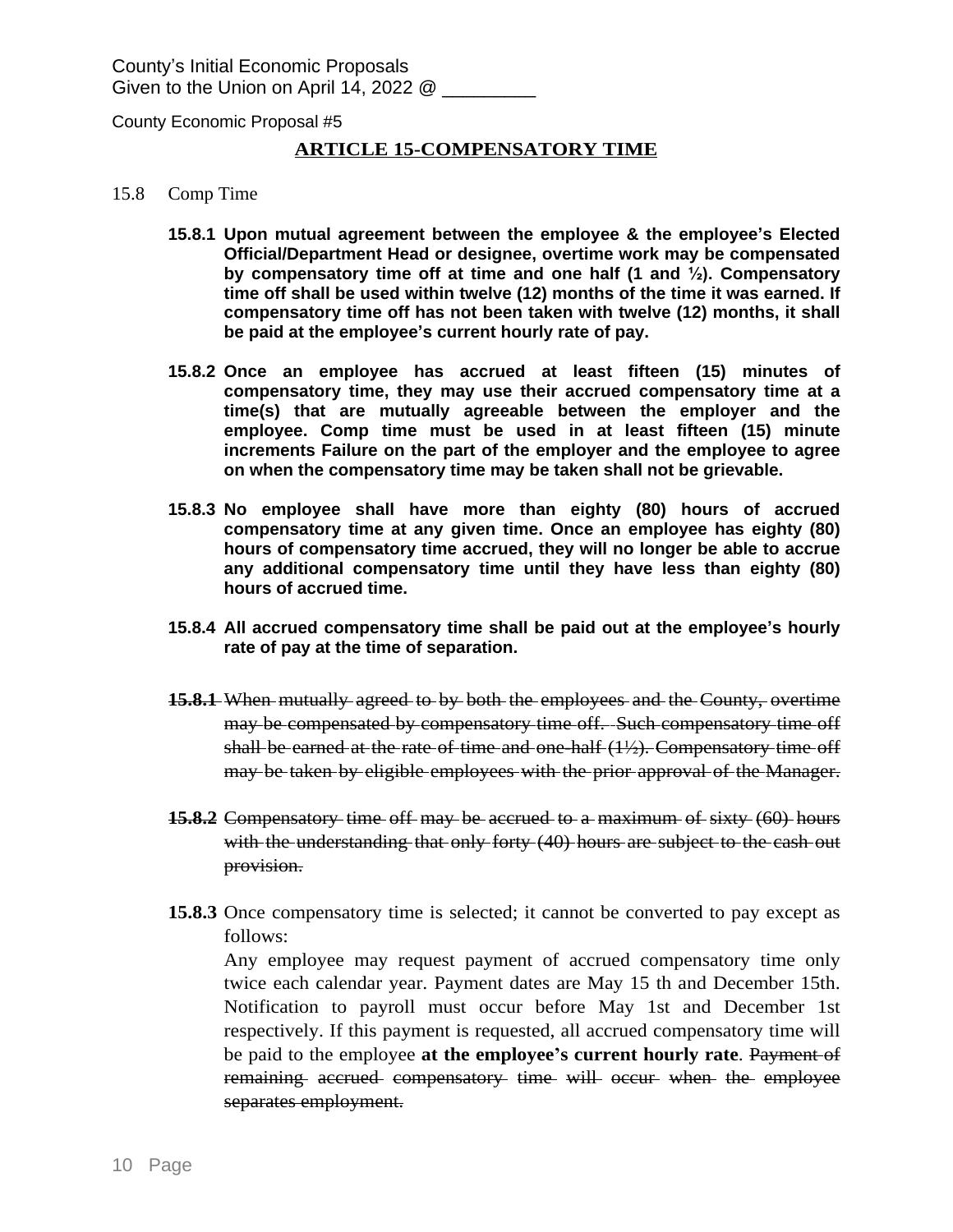County's Initial Economic Proposals Given to the Union on April 14, 2022 @ \_\_\_\_\_\_\_\_\_

> Any payment of comp-time will be made at the rate in effect at the time the payment is made.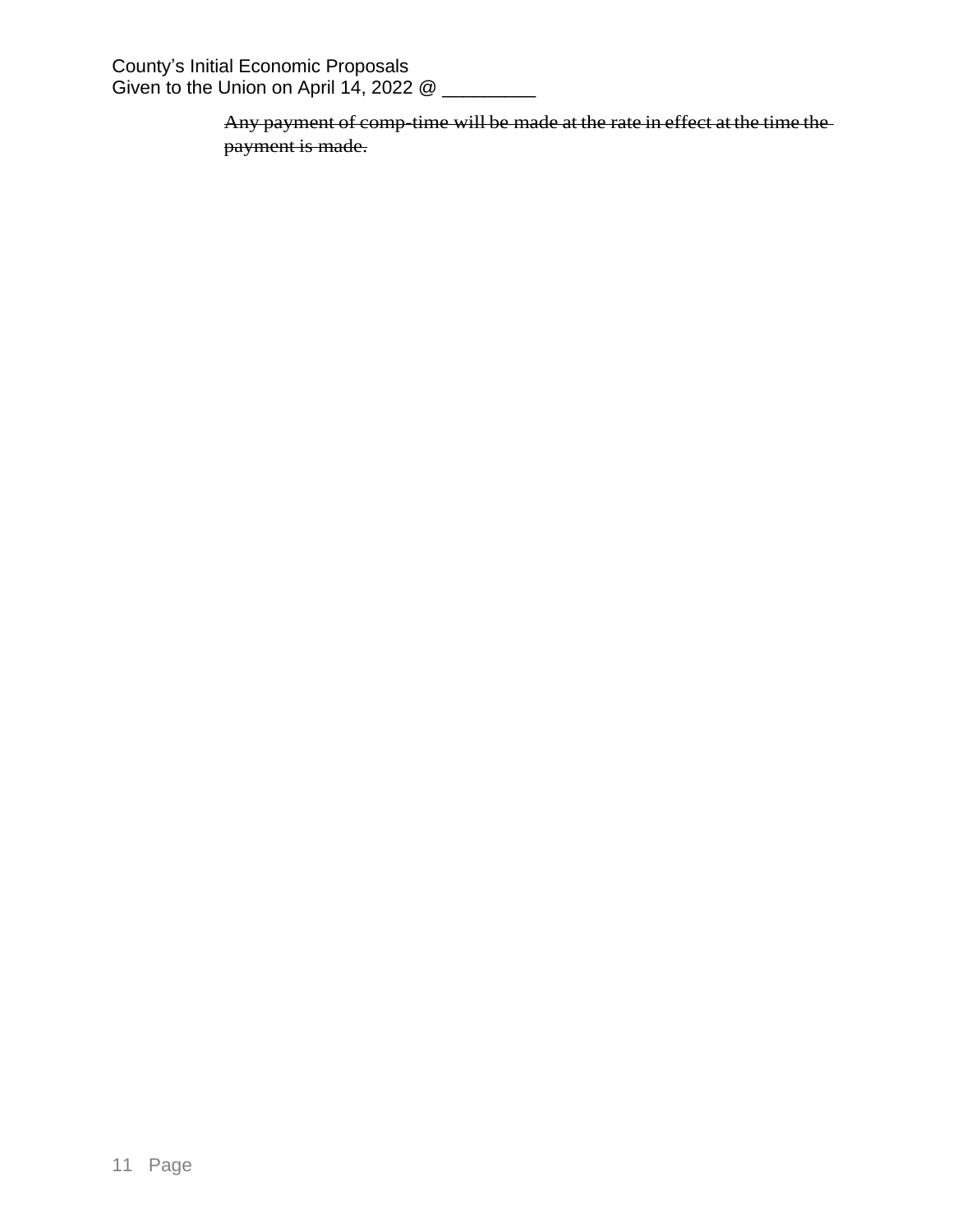County's Initial Economic Proposals Given to the Union on April 14, 2022  $@$ 

County Economic Proposal #6

## **ARTICLE 15-STEP INCREASE PROCESS**

#### **15.10 Step Increase Process:**

**All newly hired or recently promoted employees will be eligible for a one-step, step that will become effective on the first, full pay period following six (6) months in their position. This date will become their annual step increase date. Thereafter, employees will receive a two-step, step increase effective on the first, full pay period following their annual step increase date.**

- 1. Maintain status quo during 2018: step increases for both new hires and regular employees will be 2.56%.
- 2. Beginning in 2019:
	- a. 13 step range will remain in place.
	- b. New hires: first step increase after hire (at 975 hours/6 months) will always be 2.56%; subsequent step increases will be 5.12%.
	- c. Regular employees: scheduled step increases will be 5.12%.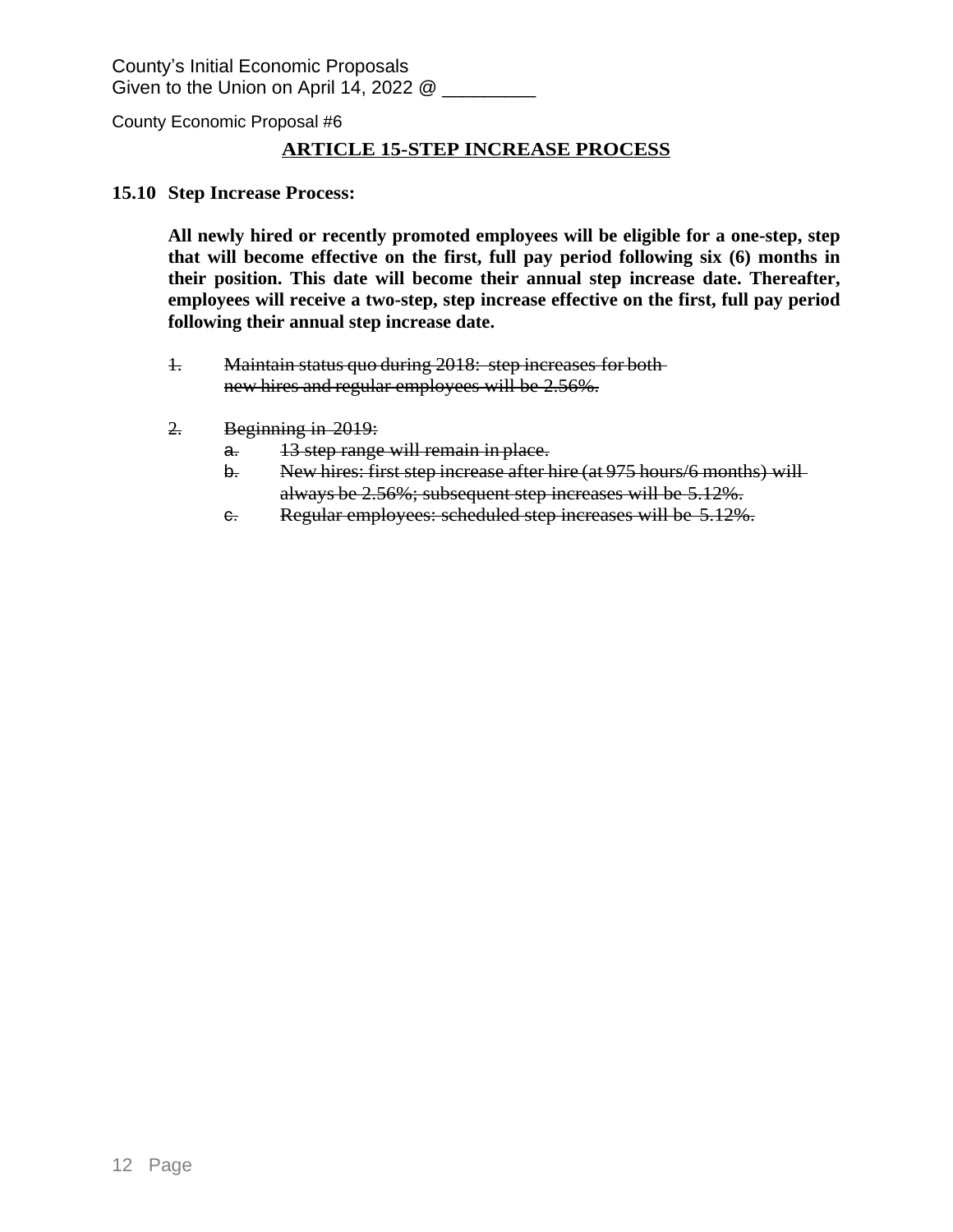# Examples:

| <b>Employee A: (new hire)</b><br>▲<br>$2/1/18$ -hired at step 1<br>∙<br>$8/1/18 - 1$ s <sup>t-</sup> step increase, to step 2 (2.56%)<br>∙<br>٠.<br>$(annual step increases-6, 8, 10, 12)$<br>۰<br>13, increase of 2.56%.                                   | $8/1/19$ -annual step increase, to step 4 $(5.12%)$<br>8/1/24-final step increase from step 12 to step | Employee D: (current employee, hired 2/1/16)<br>$8/1/17$ - annual step increase, to step 3 $(2.56%)$<br>8/1/18-annual step increase, to step 4<br>$(2.56\%)$<br>8/1/19-annual step increase, to step 6 (5.12%)<br>(of annual step increases $-8$ , 10, 12)<br>8/1/23-final step increase from step 12 to step-                                                        |
|-------------------------------------------------------------------------------------------------------------------------------------------------------------------------------------------------------------------------------------------------------------|--------------------------------------------------------------------------------------------------------|-----------------------------------------------------------------------------------------------------------------------------------------------------------------------------------------------------------------------------------------------------------------------------------------------------------------------------------------------------------------------|
| <b>Employee B: (new hire)</b><br>$8/1/18$ -hired at step 1<br>$2/1/19-1$ <sup>st</sup> step increase, to step 2 (2.56%)<br>2/1/20-annual step increase, to step 4<br>$(5.12\%)$<br>$(\text{annual step increases} - 6, 8, 10, 12)$<br>13, increase of 2.56% | 8/1/24-final step increase from step 12 to step-                                                       | 13, increase of 2.56%<br><b>Employee E: (current employee, hired 2/1/15)</b><br>8/1/17- annual step increase, to step4<br>$(2.56\%)$<br>$8/1/18$ - annual step increase, to step $5(2.56%)$<br>$8/1/19$ -annual step increase, to step 7 (5.12%)<br>$($ of annual step increases $-9,11)$<br>8/1/23-final step increase from step 11 to 13,<br>increase of $5.12\%$ . |
| <b>Employee C: (new hire in 2019)</b><br>$1/1/19$ -hired at step 1<br>$7/1/19$ - 1st step increase, to step 2 $(2.56%)$<br>$(\text{annual step increases} - 6, 8, 10, 12)$<br>13, increase of 2.56%                                                         | $7/1/20$ -annual step increase, to step $4(5.12%)$<br>8/1/25-final step increase from step 12 to step- |                                                                                                                                                                                                                                                                                                                                                                       |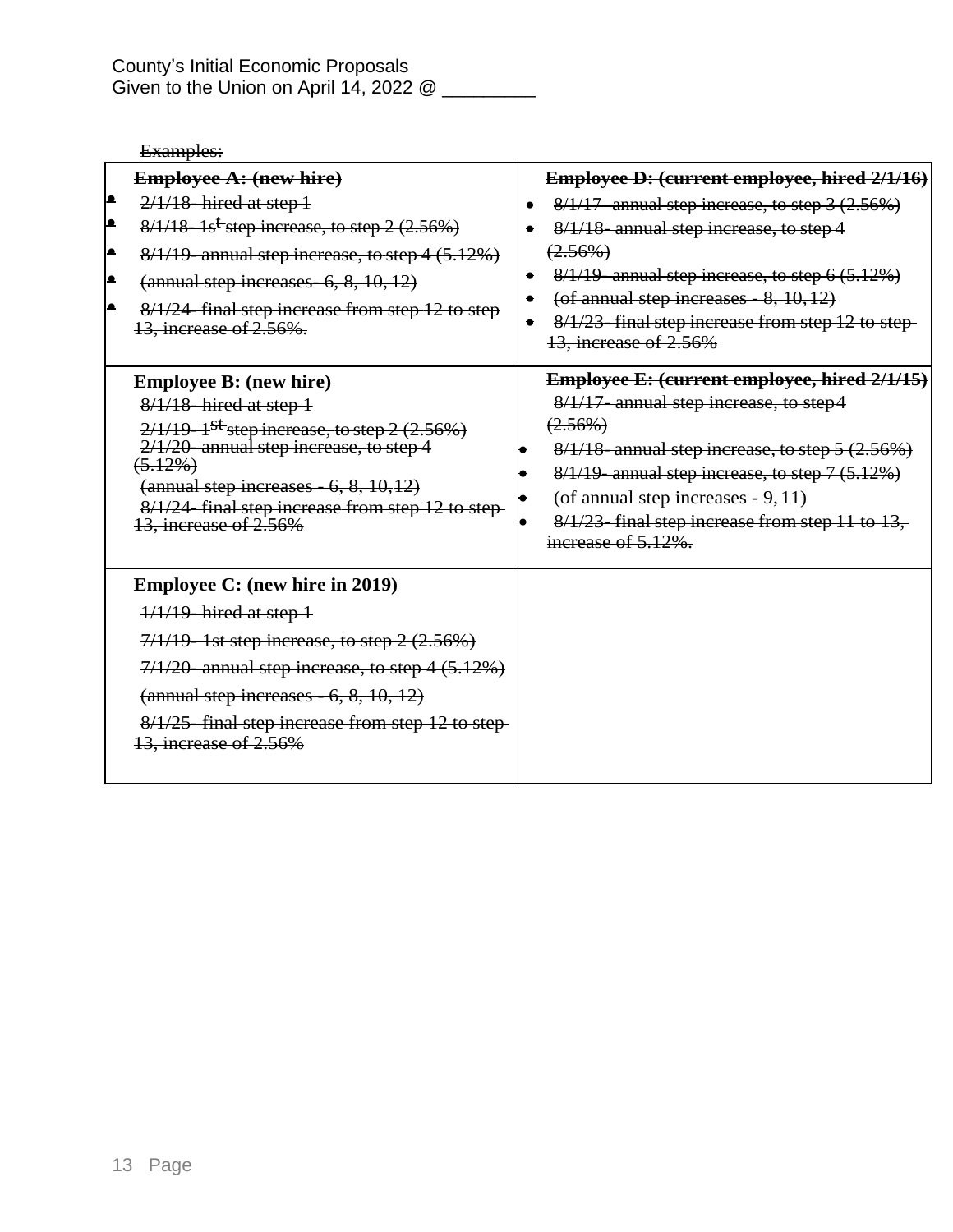- 3. This method minimizes the potential of "leap frogging" pay rates.
- 4. No employee shall suffer a loss or reduction in base pay.
- 5. This results in advancing through the step system in half the current time. For newly hired employees hired at step 1, top step would be reached in 6.5 years vs 12.5 years.
- 6. This pay step system will apply only to employees currently on the 13-step system.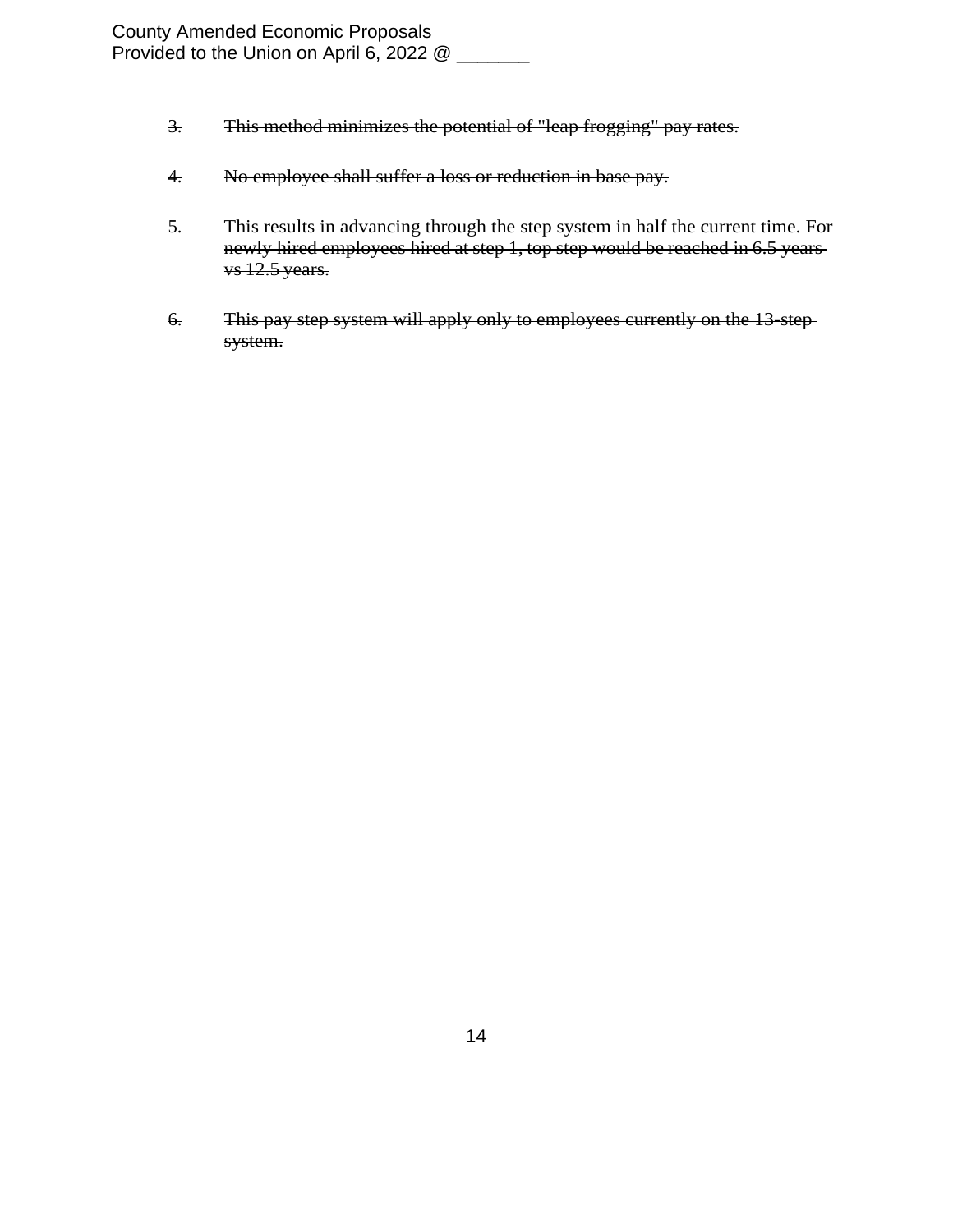County Amended Economic Proposals Provided to the Union on April 6, 2022 @

County Economic Proposal #7

# **ARTICLE 15-METHODS OF PAYMENT**

#### **15.11 Methods of Salary and Wage Payment**

Two methods of payment of salary and wages will be offered. All employees hired after January 1, 2018 will be paid by Direct Deposit.

1) Direct Deposit

The standard, default method of payment for salary and wages is by electronic transfer to the employee's designated financial institution. Except as provided in Section 2) below, the newly hired employee will submit the "Authorization for Automatic Payroll Deposits" form in time for the preparation of their second pay period. The employee is responsible for informing the county of any changes in their designated financial institution.

Pay advices will be available to all employees in accordance with federal and State employment law and regulations.

2) Physical Checks

A check (warrant) will be printed and delivered (or mailed) to the employee only in the following situations:

- a) The first paycheck of a new hire for a permanent position;
- b) The last paycheck coinciding with or following separation from employment;
- c) A paycheck produced solely to correct an error; or
- d) A paycheck mailed to the employee only if the employee does not maintain an account at a financial institution. The employee must designate a mailing address and sigh an acknowledgement that the check will be mailed using USPS on payday. The employee is responsible for informing the county of any changes in their mailing address.